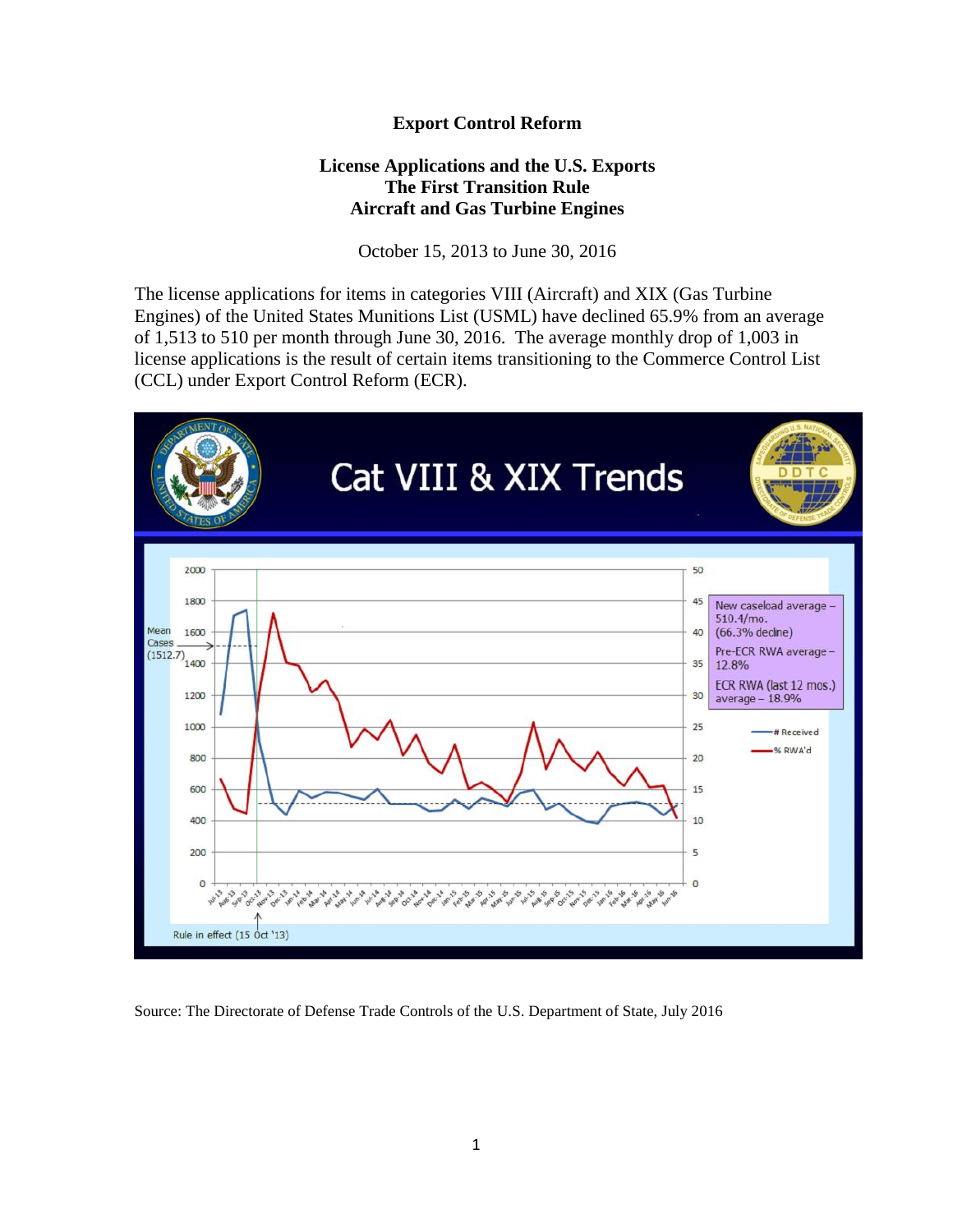Since the First ECR Transition Rule became effective on October 15, 2013, the average number of Bureau of Industry and Security (BIS) license applications for the ten 600-Series items created by this rule is 653 per month through June 30, 2016. The approval rate is 89.8%.



**BIS License Applications for the First ECR Transition Rule** October 15, 2013 to June 30, 2016

Source: Commerce U.S. Exports Exporter Support System, July 2016.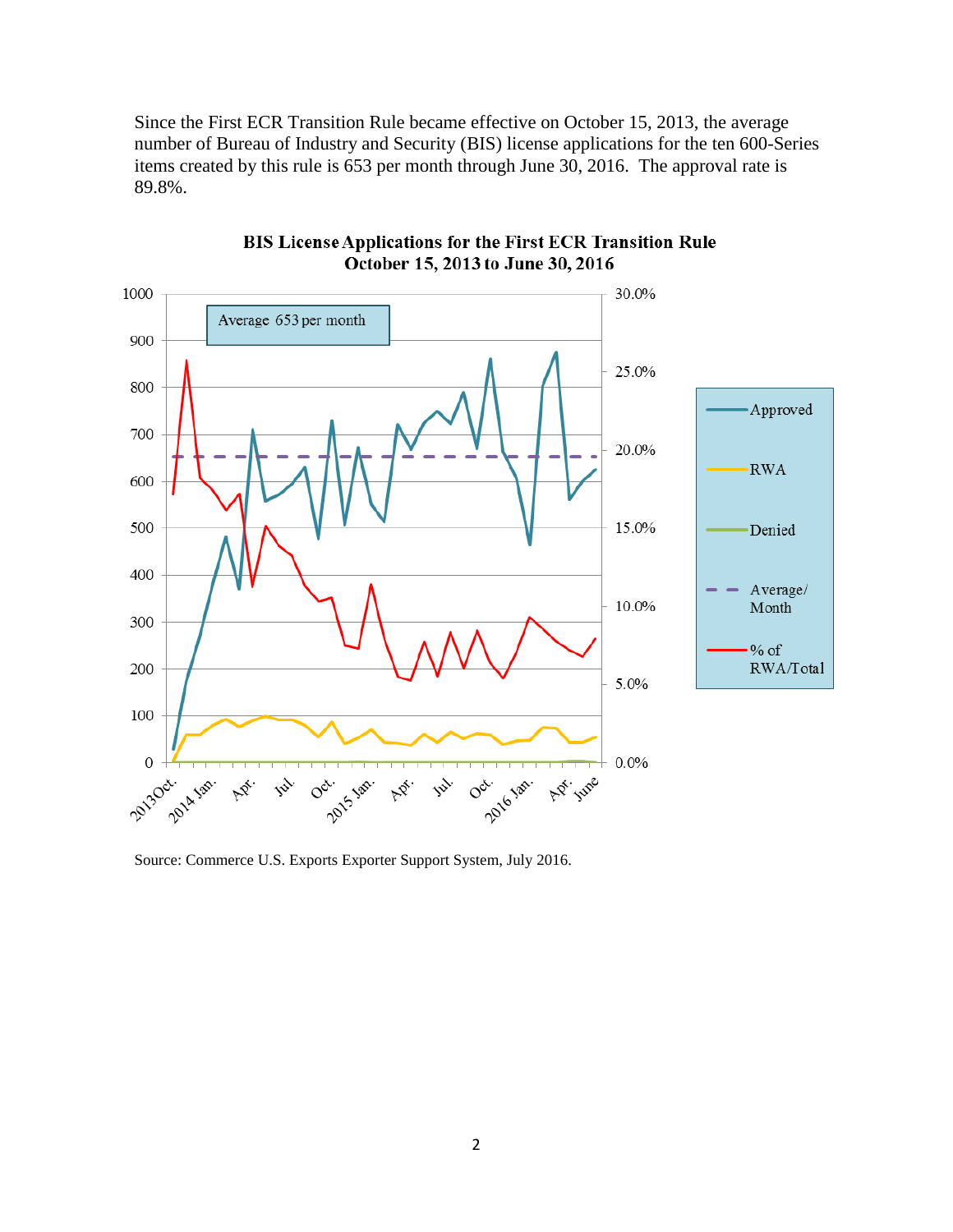From October 15, 2013 to the second quarter of 2016, the U.S. exports of items under the First ECR transition Rule – Aircraft and Gas Turbine Engines items (9x610and 9y619) under BIS jurisdiction totaled 149,856 shipments for \$7.7 billion.

The Cumulative U.S. Exports of the First ECR Transition Rule



Source: The U.S. Customs and Boarder Protection, Automated Export System, July 2016



Source: The U.S. Customs and Boarder Protection, Automated Export System, July 2016